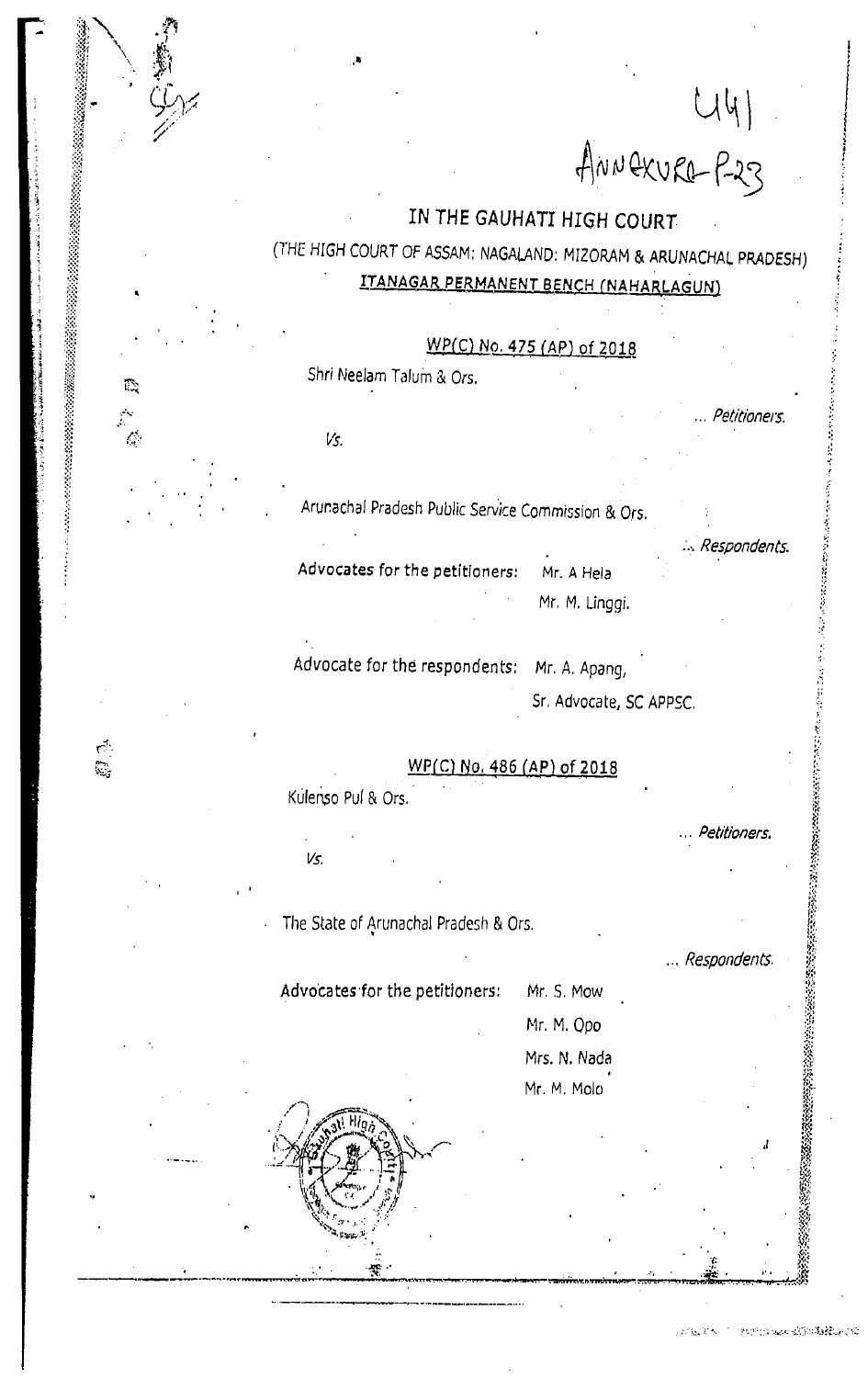Mr. S.D. Loda

Advocate for the respondents: Mr. A. Apang,

Sr. Advocate, SC APPSC.

## WP(C) No. 636 (AP) of 2018

Remi Mize & Ors.

 $Vs$ .

h.

.. Petitioners.

... Respondents.

 $442$ 

Arunachal Pradesh Public Service Commission & Ors.

Advocates for the petitioners: Mr. D. Panging

> Mr. V. Jamoh Ms. D. Tamuk Mr. M. Doji Ms. E. Perme Mr. M. Gibi Mr. G. Basar Mr. O. Tayeng Mr. Marge D

Advocates for the respondents: Mr. A. Apang,

Sr. Advocate, SC APPSC

Mr. R. Sonar

Mr A. Modi

Mr. D. Jhony

Mr. L. Tapa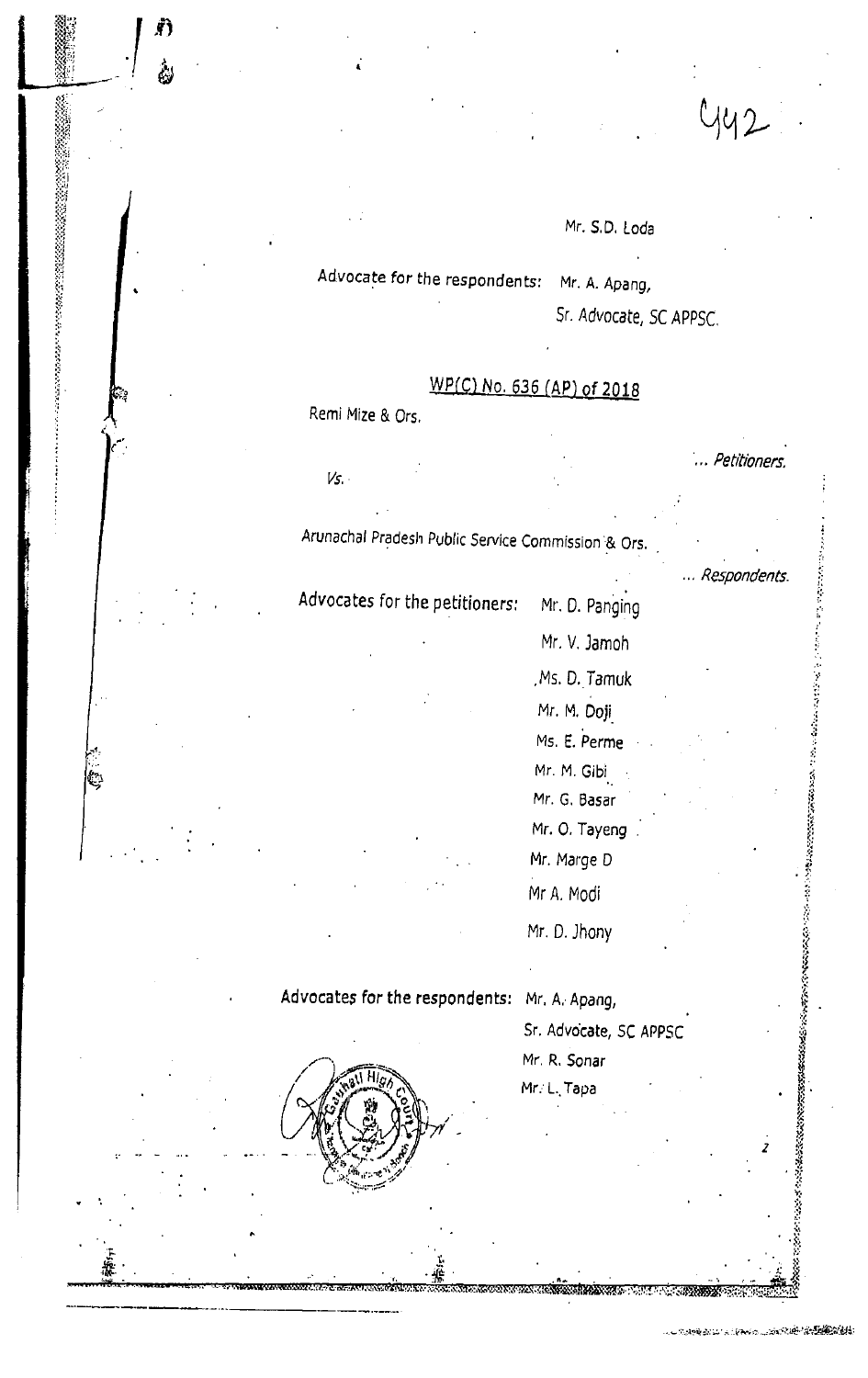| $M_{\text{M}}$ |
|----------------|
|                |

Mr. R. Taku Mr. T. Devi Mr. H. Bapu

# WP(C) No. 604 (AP) of 2018

Shri Tazing Taggu & Ors.

Vs.

<u>دند ده ۷</u>

**Broadward Market** 

 $\mathbb{C}$ 

 $\mathbb{C}$   $\mathbb{C}$ 

Petitioners.

Respondents

**には皮膚は少ないのかいのかないというから、こうしょうのかののの皮膚からのかいののか**、その人に、このからしろからころなど、こころ、それはこの皮膚は、

Arunachal Pradesh Public Service Commission & Ors.

Advocates for the petitioners:

Advocates for the respondents:

Mr. N. Ratan Mr. K. Loya Mr. T. Taggu Mr. R. Ngomle Mr. M. Ninu Mr. B. Tajik Mr. O. Sitek Mr. B. Murtem Mr. D. Panging Ms. D. Tamuk Mr. M. Gibi Mr. Marge D

Mr. A. Apang,

Sr. Advocate, SC APPSC

Mr. R. Sonar

Mr. L. Tapa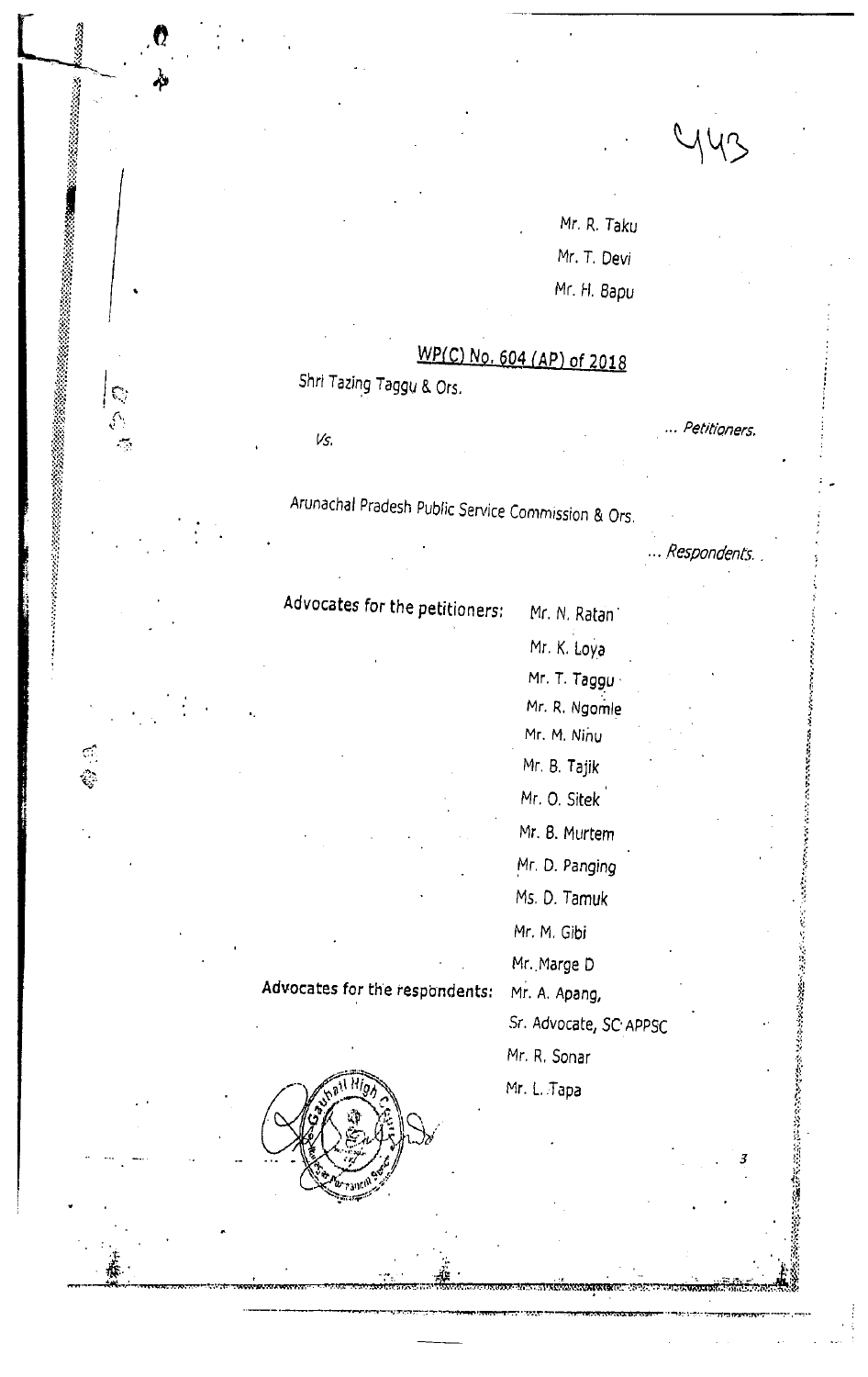YYU

了,我必要都是最后的比较级的感觉,我们,我们的问题是,我们的人们的问题,我们的,我们的,我们一个问题也不能让,你就会感到感觉,我们的感觉,我们的情况就会不会会会会会会会会会会会会会会会会会会会会会会会

Mr. T. Taku Mr. T. Devi Mr. H. Bapu

### ::: BEFORE ::: HON'BLE MR. JUSTICE NELSON SAILO

Dates of Hearing :

Ç,

ි

20<sup>th</sup> & 21<sup>st</sup> June, 2019 and 24<sup>th</sup> to 27<sup>th</sup> June, 2019. 16th deptember 2019

Date of Judqment :

#### **JUDGMENT AND ORDER (CAV)**

Jbis order will a show the LIGHT write abitions. MB(C) Nos 475 and 486 of 2018 are filed by the petitioners alleging various anomalies and irregularities committed in the Arunachal Pradesh Public Service Combined Competitive Preliminary Examination - 2017 (the Prelims). WP(C) No. 475 of 2018 covers alleged anomalies in various subjects while WP(C) No. 486 of 2018 is in respect of Commerce subject only.

WP(C) Nos. 636 and 604 of 2018 on the other hand are filed by the  $2.$ candidates. Who were successful in the Prelims but were prevented from appearing in the Main Examination (the Mains) due to the prevailing situation at the relevant time. Since consideration and determination of these 2 (two)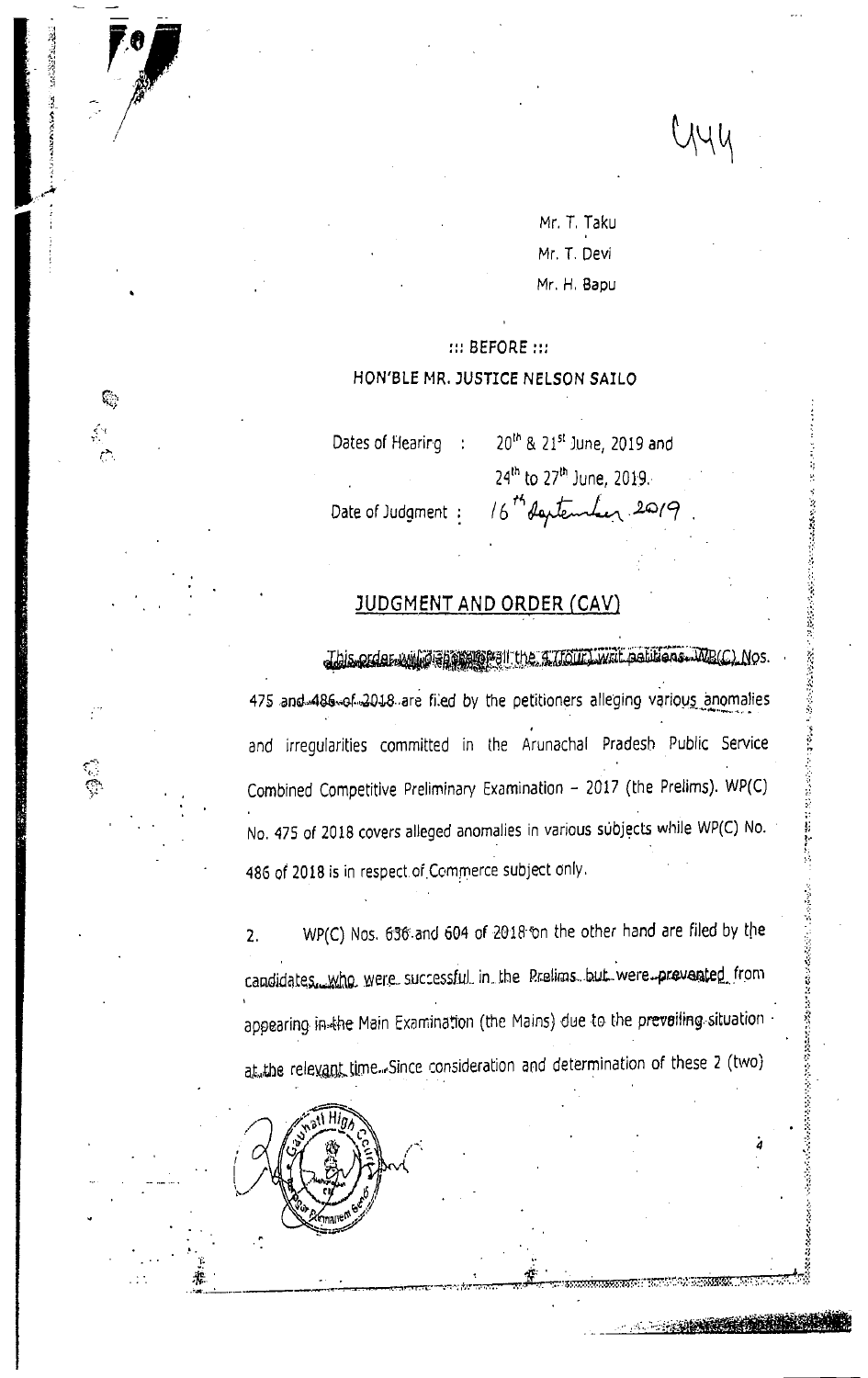writ petitions will only arise depending upon the outcome in the first 2 (two) writ petitions, WP(C) Nos. 475 and 486 of 2018 are therefore being taken up for consideration first.

 $2445$ 

3. Be it stated at the outset that this Court vide Order dated 14.11.2018 passed in WP(C) Nos. 475 and 486 of 2018, directed the Vice Chancellor, Rajiv Gandhi University (the RGU), Doimukh to constitute an Expert Committee comprising of a panel of 5 (five) eminent faculty members to examine the irregularities alleged in the 2 (two) writ petitions in the conduct of the Prelims by the Arunachal Pradesh Public Service Commission (the Commission) and to submit the report before this Court in a sealed covered within a period of 45 days from the date of receipt of a certified copy of the Order. The said Order however, was put to challenge by the Commission before a Division Bench of this Court in W.A. No. 359. af 2018 and the Division Bench vide an interim Order dated 26.02.2019, stayed the Order dated 14.11.2018 gending consideration of the appeal. It was also observed by the Division Bench that the pendency of the appeal will not be a bar for the writ Court to consider the writ petitions on merit and in accordance with law.

Mr. Niloy Dutta, the learned Advocate General, Arunachal Pradesh referring to the Order dated 26.02.2019 passed in W.A. No. 359 of 2018 submits that the writ appellate Court was of the view that the interim Order



ि

Ç⊇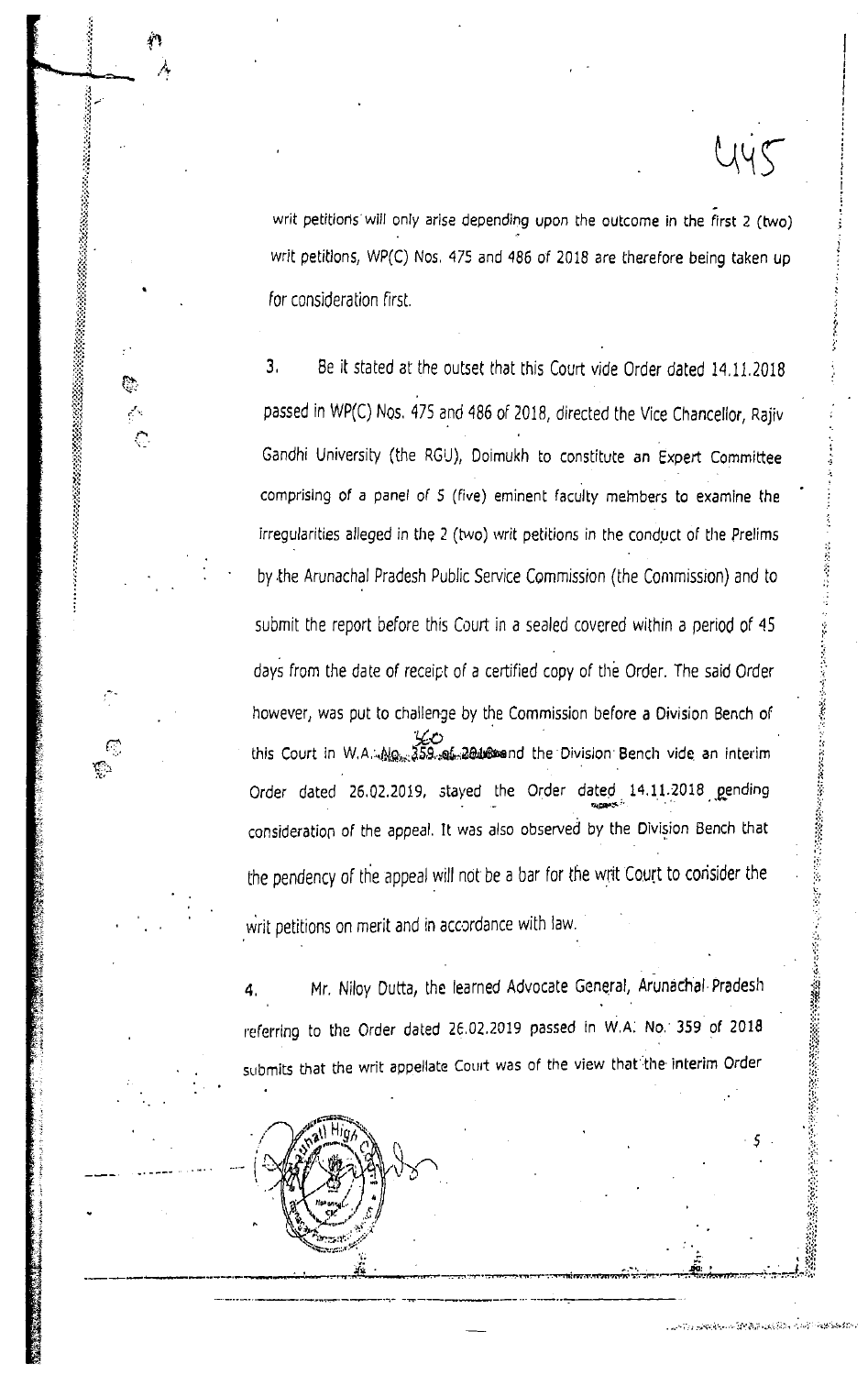dated 14.11.2018 was passed by this Court even before arriving at a definite conclusion on merits in the writ petitions and therefore, the same was stayed. He submits that while doing so, the appellate Court did not debar the writ Court from considering the writ petitions on merit and in accordance with law. As such, there is no impediment for this Court to consider the writ petitions.

YY 6

A START OF BUILDING

5. The issues involved in WP(C) No. 475 and in WP(C) No. 486 of 2018 being similar, the factual matrix of the case as projected by the petitioners in WP(C) No. 475 of 2018 is being referred to hereunder for brevity and convenience.

ę.

6. The Governor of Arunachal Pradesh in exercise of the powers conferred by the proviso to Article 309 of the Constitution of India framed the Arunachal Pradesh Public Service Combined Competitive Examination Rules, 2001 (the Rules of 2001) which came into force w.e.f 02.03.2001 to regulate recruitment to the said Service. The Commission as per the Rules of 2001 is to hold a combined Competitive Examination in two stages viz; Prelims and Mains Examinations as prescribed thereunder. The Mains comprises of two components, i.e., written examination and interview.

The Commission vide an Advertisement issued under Memo No. PSC- $7<sub>1</sub>$ R(A)/09/2016 dated 09.05.2017 invited applications for admission to the Prelims for filling up 57 posts in various categories as mentioned in the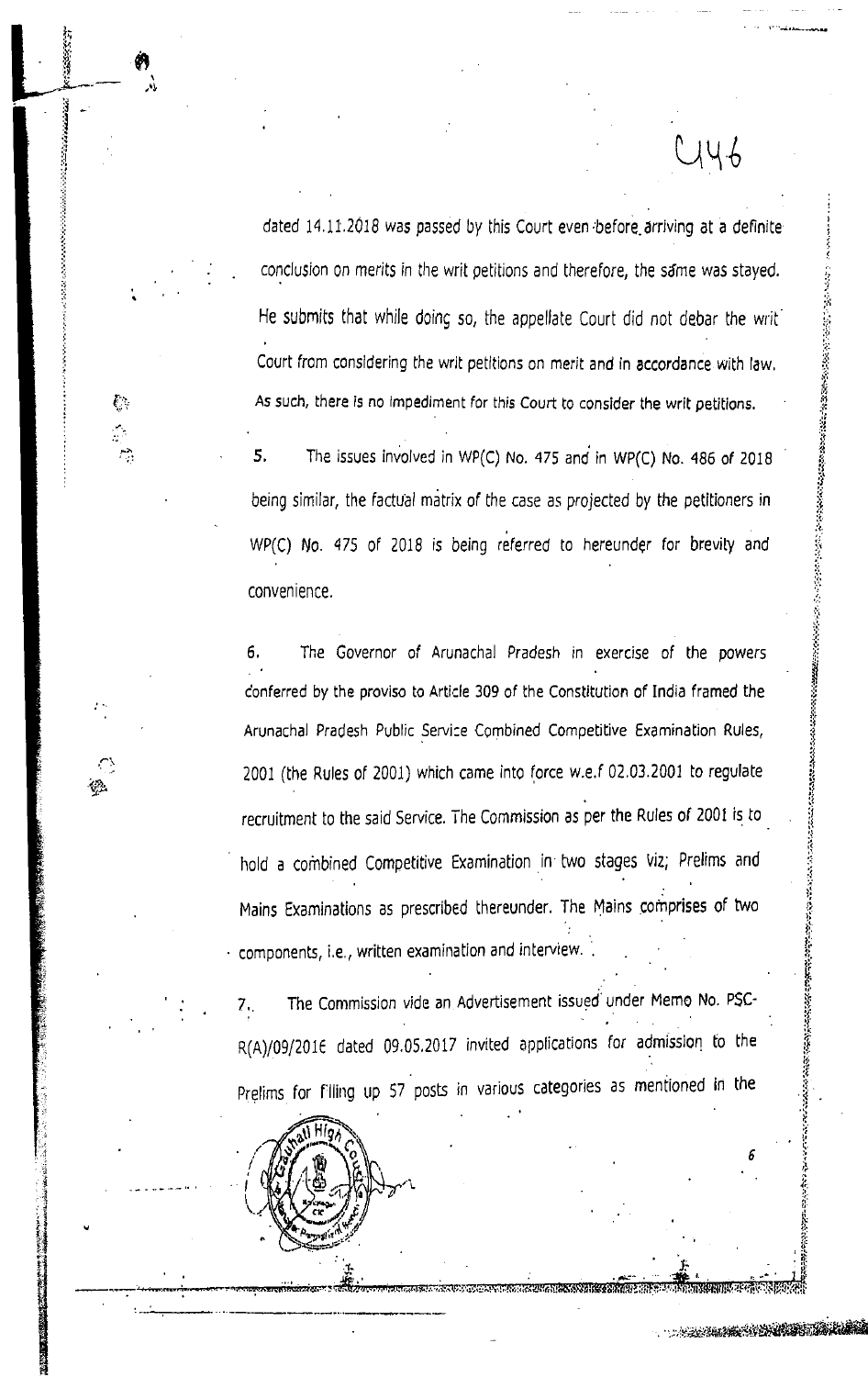Advertisement. Thereafter, the number of posts were increased vide Addendums dated 25.05.2017, 20.06.2017, 17.09.2017, 25.10.2017 and 28.05.2018 taking the posts to 111 but later, reduced to 105 posts. The petitioners submitted their respective application by selecting the optional subject of their choice and then, sat for the Prelims held on 26.11.2017 at 14 examination centers.

 $UV7$ 

e Service P

 $\mathcal{C}^{\infty}$ 

 $\mathbb{C}$ 

However, after the Prelims was conducted, a number of representations 8. were filed before the Commission, alleging mass copy pasting from unreliable websites, errors in questions papers, out of syllabus, unsealed questions papers, lack of moderation etc. It was also represented that there were several anomalies, discrepancies and ambiguities in questions and optional answers, which prejudiced the interest of candidates. The Commission therefore, conducted an inquiry into the complaints and upon finding that there were anomalies, the Prelims held on 26.11.2017 was cancelled vide Order dated 15.12.2017 (Annexure-3). Thereafter, a notice vide Memo No. PSC-R(A)/09/2016 (VOL-I), dated 24.04.2018 (Annexure-4) was issued notifying 29.07.2018 as the date for re-conducting the Prelims and the candidates were informed to use the admit cards issued to them earlier. Prelims was accordingly, re-conducted on 29.07:2018. However, anomalies similar to the previous ones, crept in again and the aggrieved candidates submitted a number of representations which included 3 separate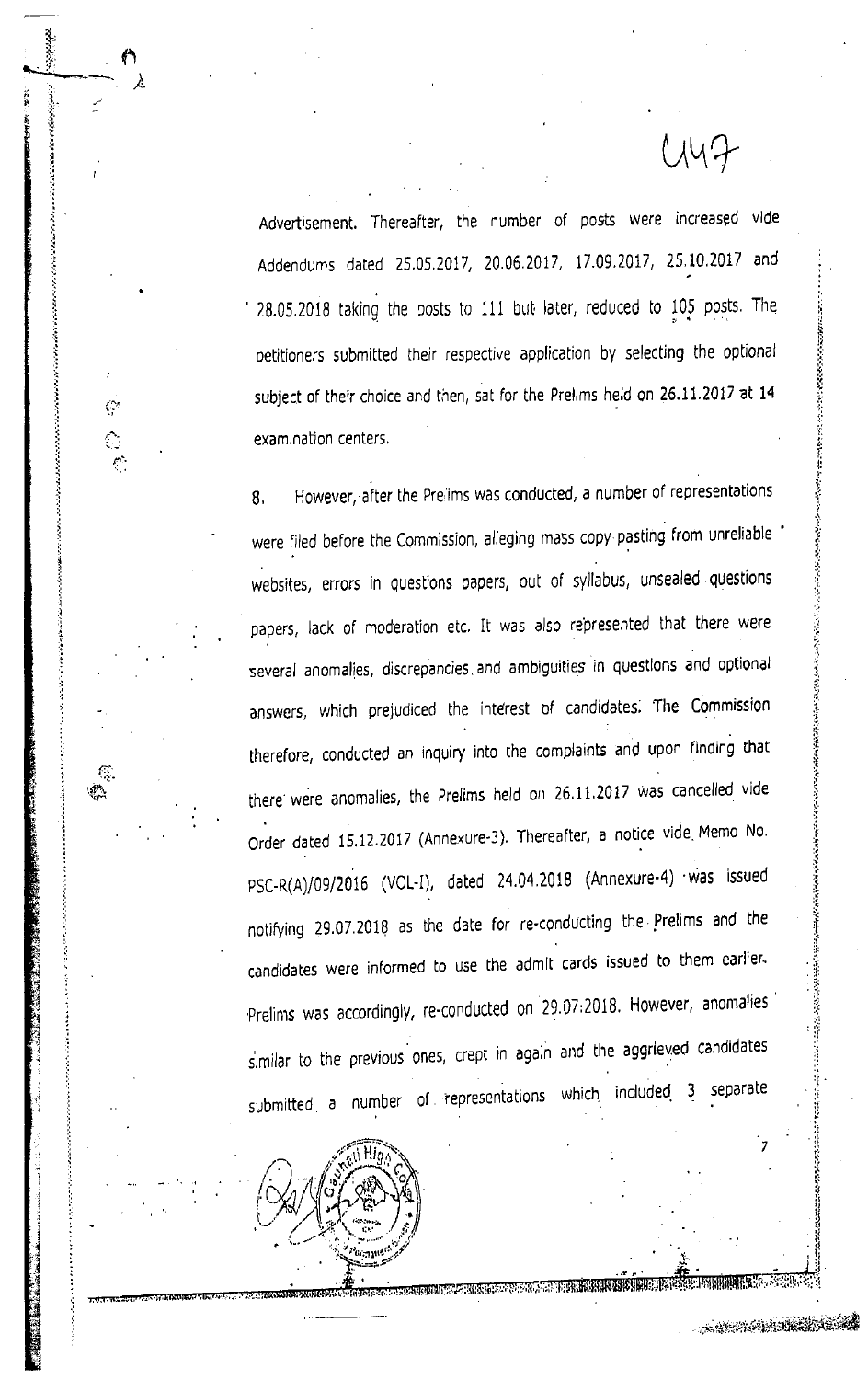representations filed by candidates of Commerce, Civil Engineering and Geography optional subjects on 30,07.2018, 30.07:2018 and 01.08.2018 (date of receipt) respectively before the Chairman and the Secretary of the Commission. The Commission on receiving the representations took the opinion of the panel subject experts on the 3 optional subjects and they rendered their opinions through email, admitting that there were 30, 49 and 3 questions in Geography, Commerce and Civil Engineering respectively which were out of syllabus. The Commission accepted the opinion and dropped the identified questions in the 3 optional subjects and after allotting marks on prorata basis, declared the results on 02.08.2018.

**ALCOHOLOGICAL SCIENCIS** 

9. Thereafter, a representation was filed by 76 students who had opted Geography as their optional subject on 10.08.2018, alleging technical error/anomaly in Geography Series 'C'. On the basis of their representation, the Commission constituted a Six Member Committee to verify and rectify the technical/machine error in Geography 'C' Series. The report said there was technical/machine error in Geography 'C' Series, and the Commission again being convinced declared the second phase result on 16.08.2018, in which all the 76 students were found qualified for the Mains.

Again on 21.08.2018, another representation was filed by candidates 10. praying for constitution of an Expert Committee, headed by a Senior Professor



 $\sim$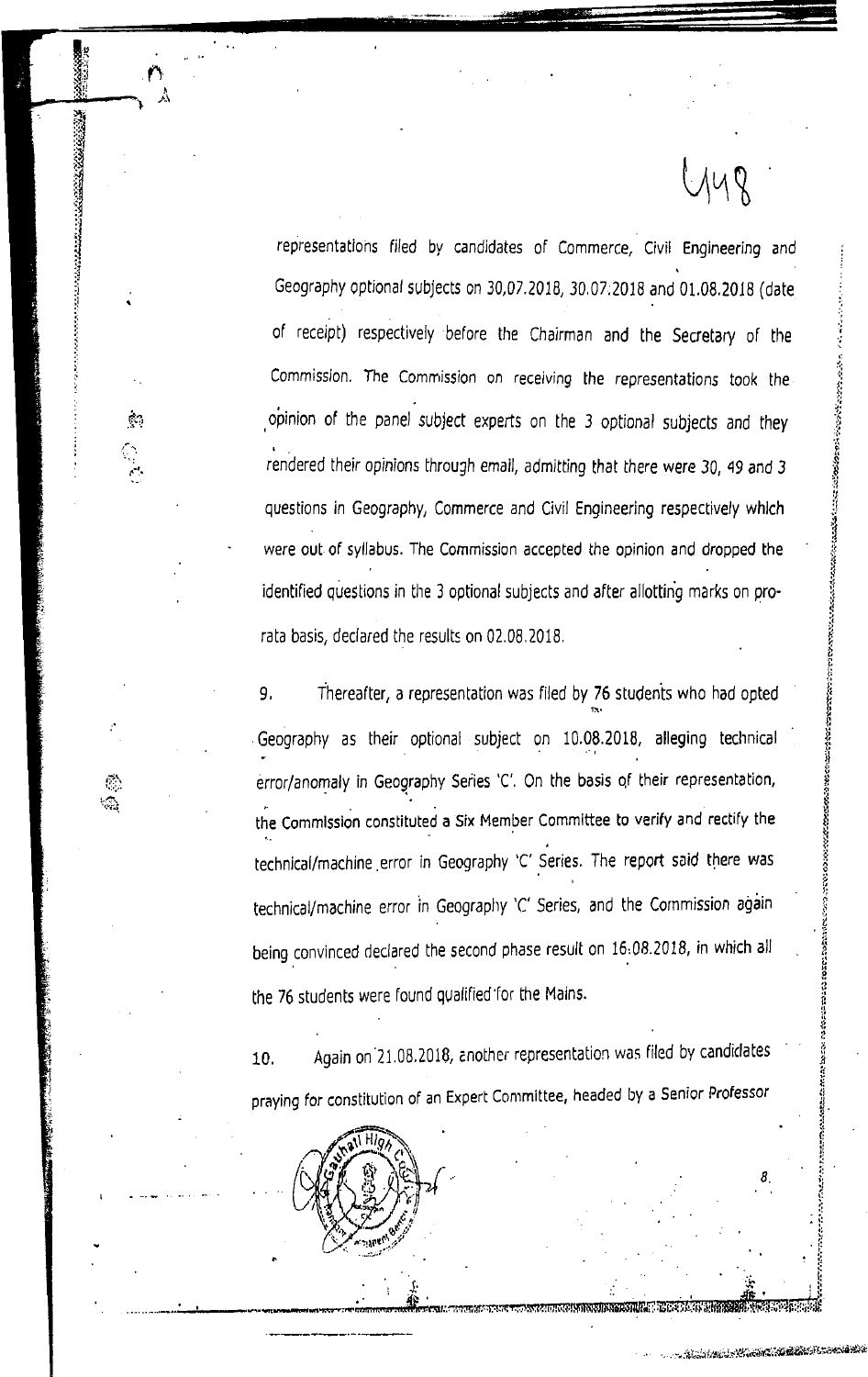to look into their grievances. They prayed that they be given compensatory marks for all the questions or the examination in Commerce subject to be reconducted and if not, they should be allowed to appear in the Main Examination pending redressal of their grievances. However, as the Commission did not consider their prayer, the Commerce students got their papers checked by senior Professors of the RGU. Upon finding that there were as many as 100 questions out of syllabus, they approached this Court by filing WP(C) No. 417 of 2018. The writ petition was disposed of with a direction to the respondent authority concerned to dispose the representation dated 20.08.2018 (21.08.2018) by a reasoned and speaking order. As was directed, the Commission then disposed the representation vide Order dated 24.09.2013. However, during the pendency of WP(C) No. 417 of 2018, a representation dated 03.09.2018 was filed before the Governor as well as before the Secretary of the Commission by some of the candidates, praying for the Prelims to be conducted again but as the same was not considered, WP(C) No. 475 of 2018 was then filed with a prayer for the constitution of an Expert Committee. That is how Order dated 14.11.2018, directing the Vice Chancellor of RGU to constitute an Expert Committee to look into the matter and to submit a report in a sealed cover within a time frame as stated earlier came to be passed.

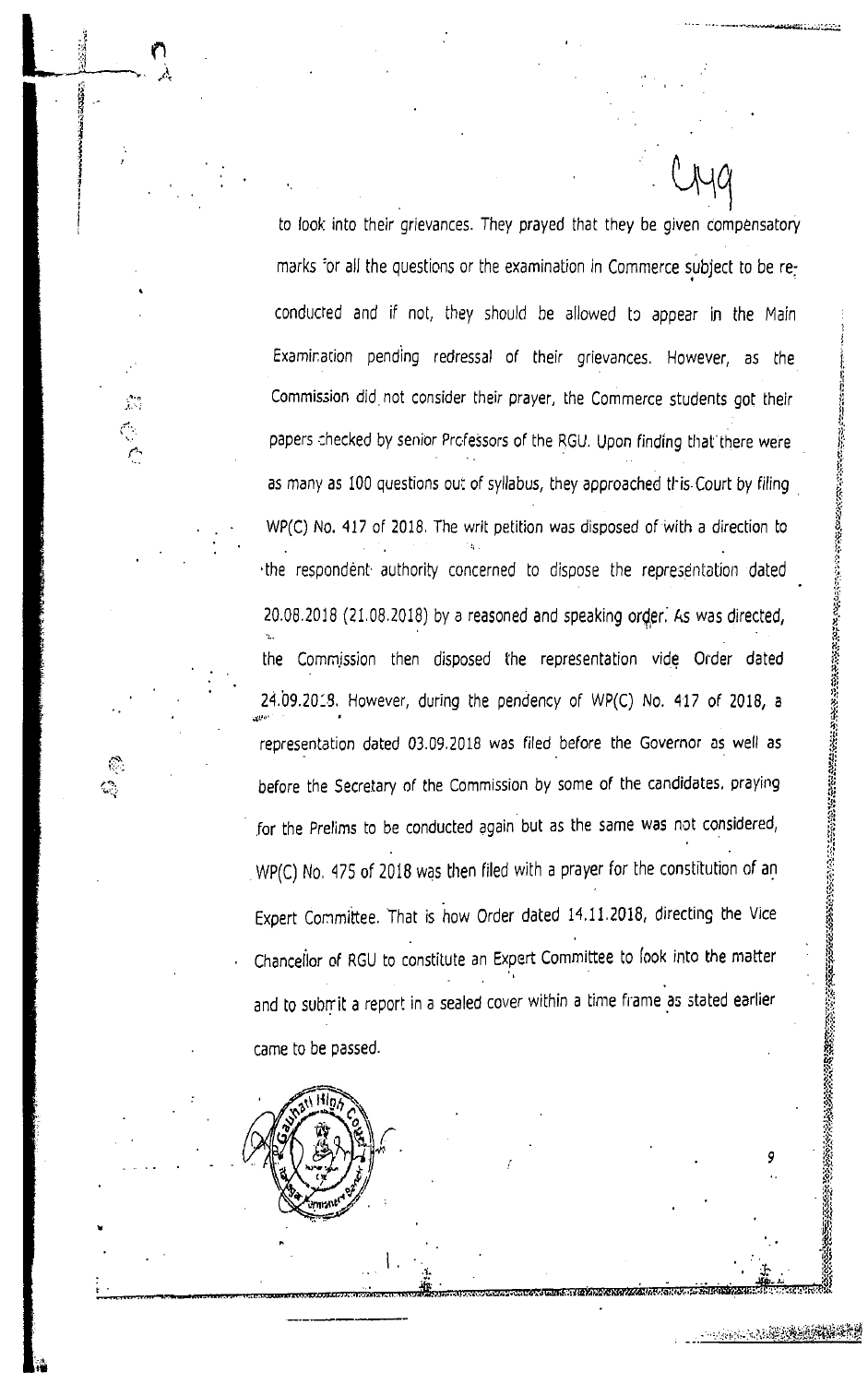11. Mr. A. Hela, the learned counsel for the petitioners in WP(C) No.475 (AP) of 2018 submits that after the Prelims was re-conducted on 29.07.2018, the Commission declared the results on 02.08.2018 i.e., within three days time because after the representations by three different optional subject candidates was submitted, it found all the representations to be legitimate and  $\sim 100$  $\mathcal{L}^{(1)}$ **State State** the anomalies to be true. The Commission being aware of the fact that more representations may be forthcoming, declared the results in three days time so that if any representation is filed by any other candidate, it will be in violation of Clause 28 of the Arunachal Pradesh Public Service Commission Rules of Procedure & Conduct of Examination Guidelines 2012 (the 2012 Guidelines) as it provides that no representation/complaint will be entertained after the declaration of results. The learned counsel submits that thereafter, 76 students of Geography optional paper who were given 'C' Series question paper and who did not qualify, filed their representation on 10.08.2018 under the influence of the All Arunachal Pradesh Student Union (AAPSU), alleging that there were anomalies/technical errors in answer keys in 'C' Series question paper. The Commission then on 14.08.2018, constituted a six (6) member Expert Committee comprising of 1 Controller of Examination, 2 Section Officers, 1 Computer Programmer and 2 Technical Experts vide an Order dated 14.08.2018 to verify the technical/machine errors only. Referring to the Speaking Order dated 24.09.2018, the learned counsel submits that the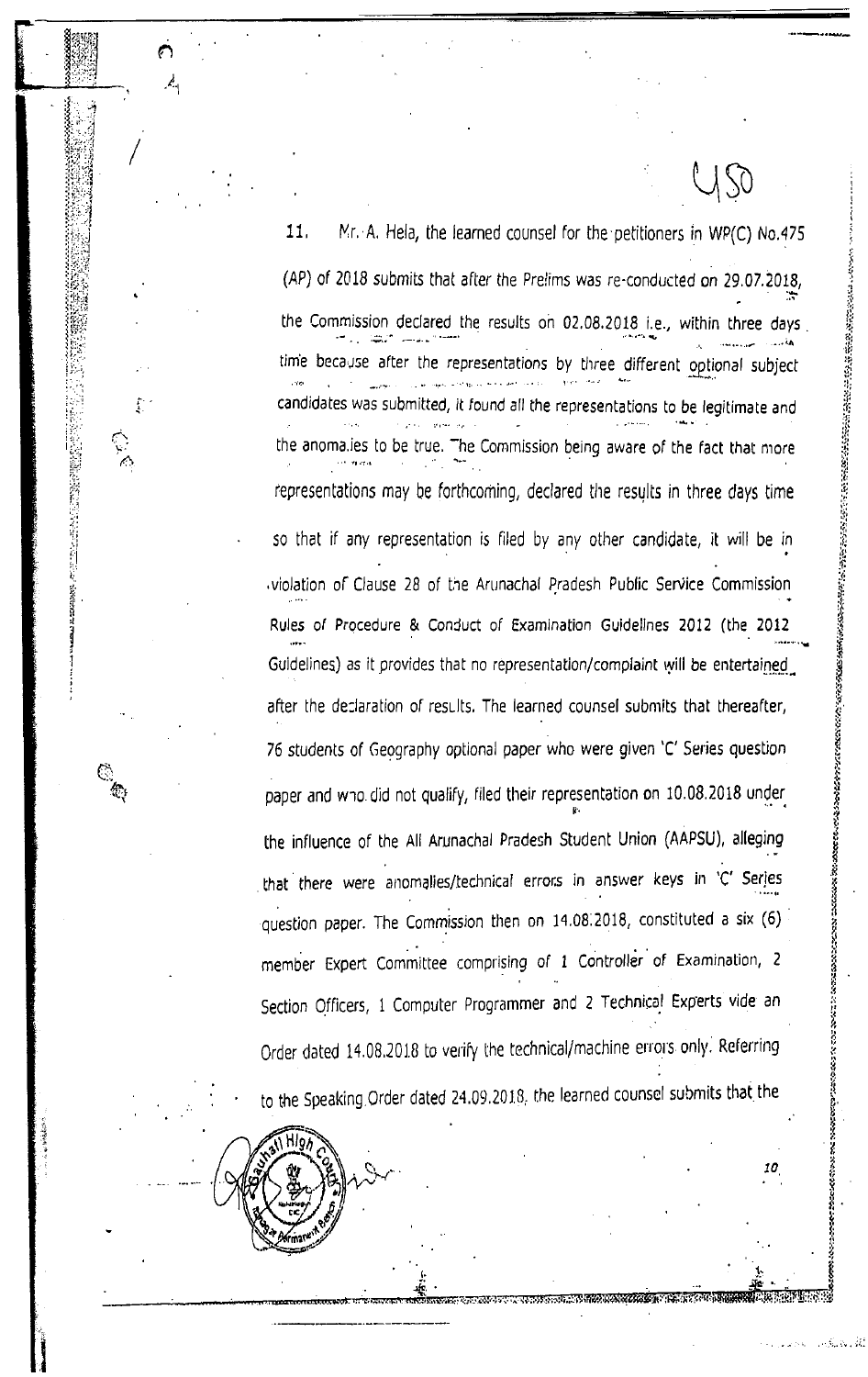stand of the Commission is that the grievances regarding correction of Geography optional paper of 'C' series is completely different from the issue raised by the Commerce candidates. In fact, while addressing the technical/machine error in respect of 'C' series of Geography optional paper, the Technical Experts verified and checked all other optional papers including commerce optional paper to see if there were similar errors but no error was found. Accordingly, the Technical Experts certified that they verified all other papers and found them to be correct. Thereafter, on 16.08.2018, the second phase result was declared, declaring all the 76 Geography students qualified for the Mains.

Mr. A. Hela, the learned counsel submits that all the above actions 12. have collectively been termed by the Commission as the action of an expert committee in order to manipulate the petitioners as well as the Court. He submits that the Commission in fact has never constituted any expert committee and that the grievances of the petitioners can be well appreciated from the representation filed by them on 03.09.2018 before the Governor of the State and the Secretary of the Commission [ANNEXURE-10 (Series)] on behalf of candidates of all the optional subjects. Through the representation, they have clearly pointed out the anomalies in all the optional subject including act of plagiarism, mass copy and paste from single/one source, out of syllabus questions in all subjects, incorrect questions, spelling errors,



 $\label{eq:zeta} \gamma_{\rm s} \approx 2.$ 

**BARTA LANG**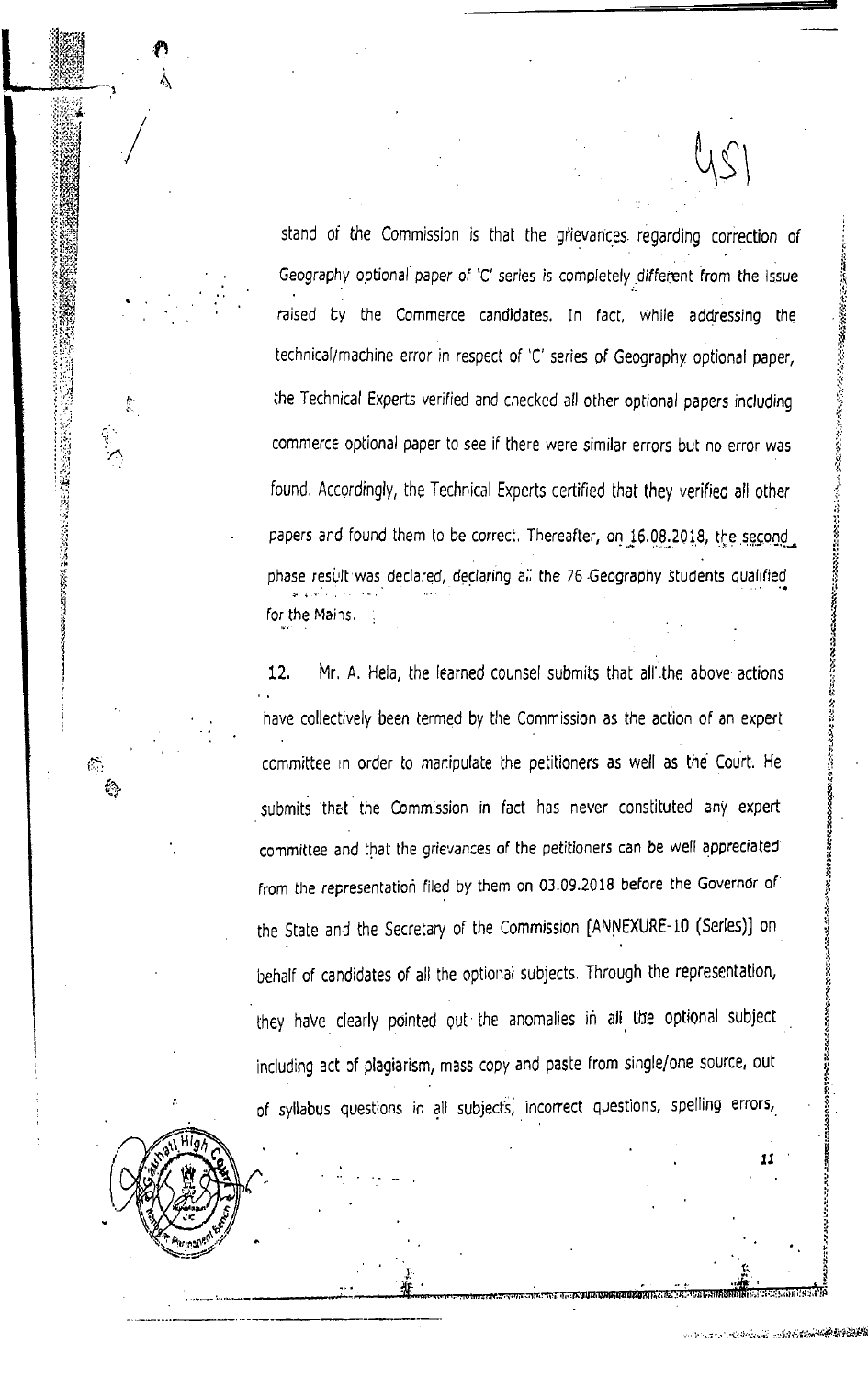question with wrong options, lack of moderation, no normalization of marks of diverse subjects (e.g. Mathematics and English), violation of statutory rules and not maintaining transparency in conducting such prestigious examination. The learned counsel submits that as for the nature of examination by the Six Member Expert Committee, the same was purely and only to verify the technical/machine mistakes

13. Mr. A. Hela further submits that the Commission is absolutely silent on the contentions and grievances raised in the representation dated 03.09.2018. There is no mention about the same anywhere in the affidavit-in-opposition to WP(C) No. 475/2018, I.A(C) No. 199/2018, Writ Appeal No. 359/2018 or in the Reasoned and Speaking order dated 25.09.2018. The Reasoned and Speaking Order was specifically to redress the issues raised by the Commerce students in their representation dated 20.08.2018. He submits that the petitioners after seeing the findings of the Commission in Geography, Commerce and Civil Engineering consulted Professor and Assistant Professors of the State and Central Universities to verify as to whether there were anomalies in the questions of the remaining 19 optional subjects. Consequently, while few of them certified, others orally informed the petitioners that they found anomalies in all the optional subjects. It was only thereafter that the petitioners filed their representation and then the writ petition before this Court i.e., WP(C) No. 475/2018.

Ç

12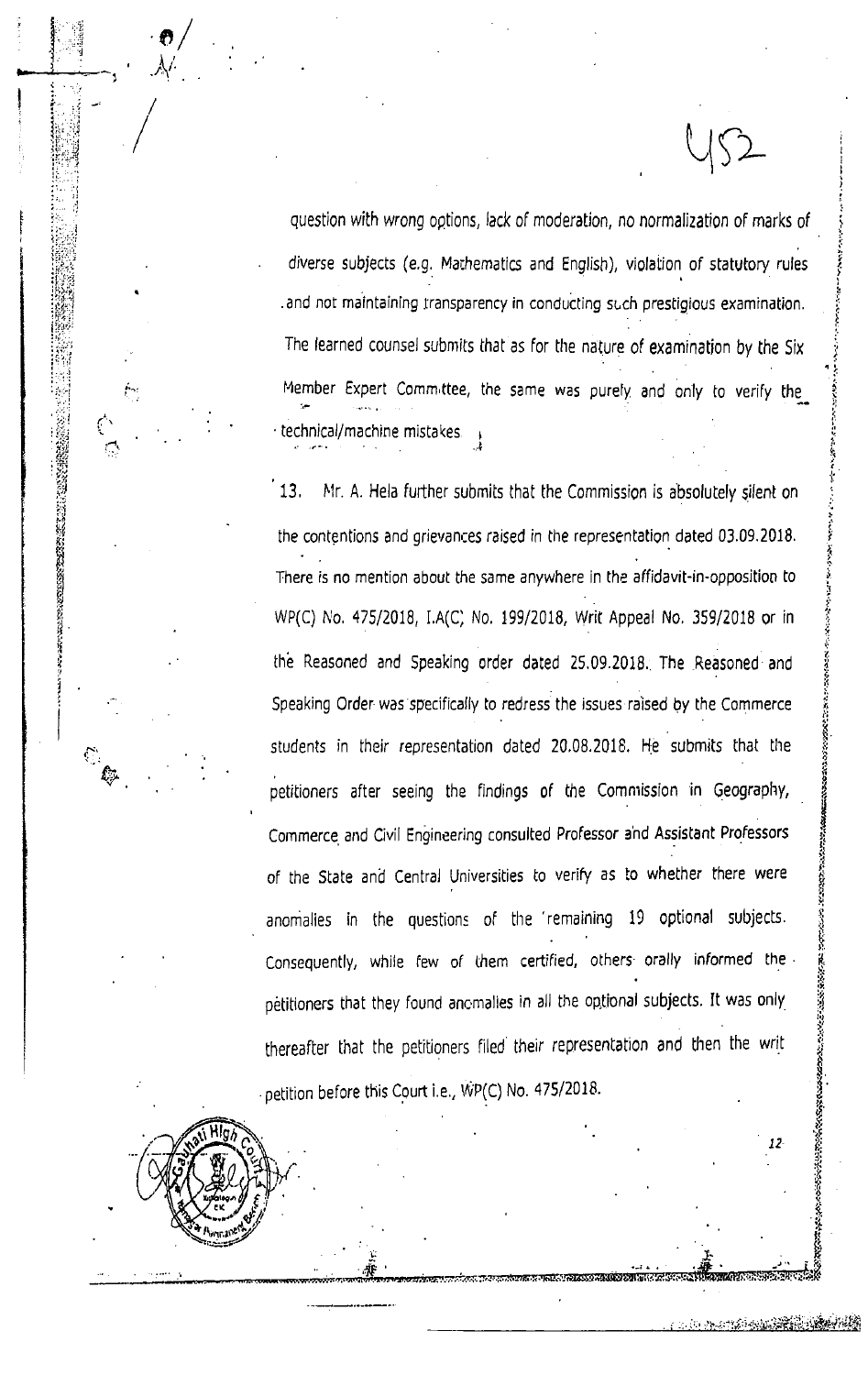$14.$ Mr. A. Hela further submits that after filing of the WP(C) No. 475/2018. the petitioners filed I.A. Nc. 199/2018 in which the petitioners pointed out the findings of the Apex Court and High Courts on invoking of. Wednesbury Principle also known as 'Wednesbury Unreasonableness'. He submits that Dr. Rajendra K. Babu and Dr. Otem Padung, are senior Professors who have been teaching Commerce to Graduates, PGs and Ph.D scholars and they have earned themselves a name in the field of education. Similarly, Professor Dr. Kiran Kumar, Head of Geography Department is also a distinguished Professor in the subject. They having noticed anomalies in the questions set on the subject, their opinion ought to be considered for better resolution of the case. The learned counsel further submits that the alleged committee report presented before this Court and which was also shown to the counsels for the petitioners includes the name of only four Professors i.e. 2 Professors of Commerce subject, 1 of Civil Engineering and 1 of Geography. On the other hand, the Commission claims to have consulted or have taken opinion of Subject Experts in all the 22 subjects. There were total 76 Geography students of Series 'C', who filed representation dated 10.08.2018 through AAPSU and remarkably, all of them got selected for the Mains. The learned counsel submits that such action itself is in violation of the 2012 Guidelines.

**地方的 医多种性的 医阴道 医阴道 医阴道 医阴道 医第一个 计数据库 医皮肤病 医心理学 医心理学 医心理学 医心理学 医心理学 医心理学 医心理学** 

 $\mathbb{Z}$ 

13

Mr. A. Hela further submits that the allegation of wrong questions, 15. mass copy pasting from single sources or units, wrong answer keys,

INGCIA AURUMANO ILIANDA DA MUTATI RAI ANDA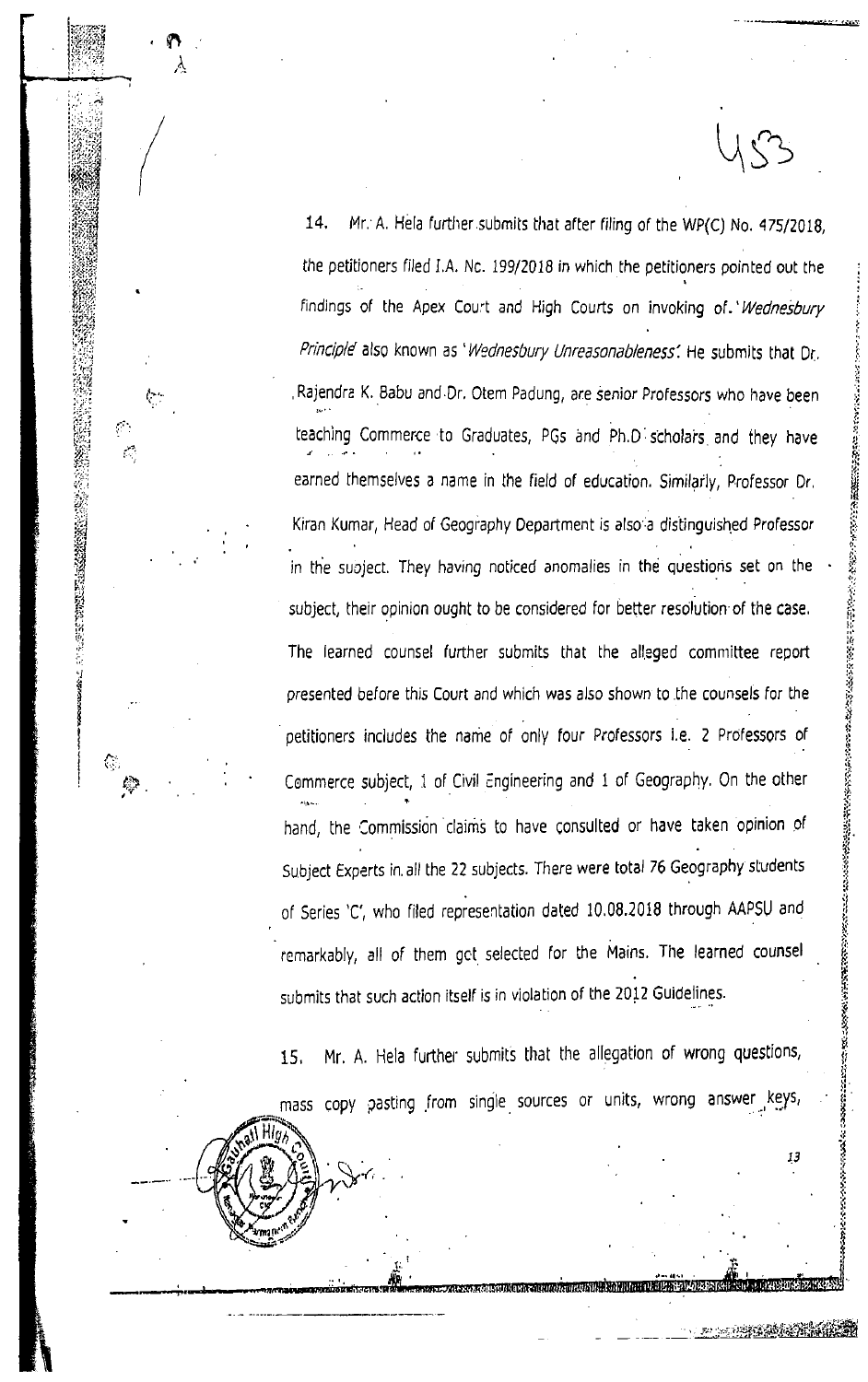each other and exchange answers keys and thereby, resulting in the selection of candidates from the such centers to be comparatively higher than the other centers. The petitioners somehow could procure two affidavits of the students of particular examination centers affirming and declaring the double seating arrangements at Two Examination Centers. The affidavits are of Bijay Gara S/o Tabi Gara, Roll No. 112852 with Blue Mount, Daporijo as the examinationcenter. The other is by Olam Jamoh S/o Taben Jamoh, Roll No. 114638 with the Examination Center as JN College, Pasighat. The two results declared by the Commission on 02.08.2018 and 16.08.2018 shows that a total 128 students were selected as qualified candidates from the said examination centers. This, he submits only amounts to violation of Clause 26 (ii) and (viii)  $\cdot$ of the 2012 Guidelines. He submits that the result declared quite clearly shows that students bearing simultaneous/alternate roll numbers have qualified as successful candidates and therefore, the matter should be investigated upon to find out whether the students bearing alternate roll numbers have marked wrong answers similarly or not or in the alternative, a fresh examination should be re-conducted.

US4

Mr. A. Hela submits that for students belonging to far flung areas it was 17. not at all possible to file representation within the stipulated time. No notification inviting representation was issued and therefore, the students got the opportunity of filing a combined representation only on 03.09.2018,

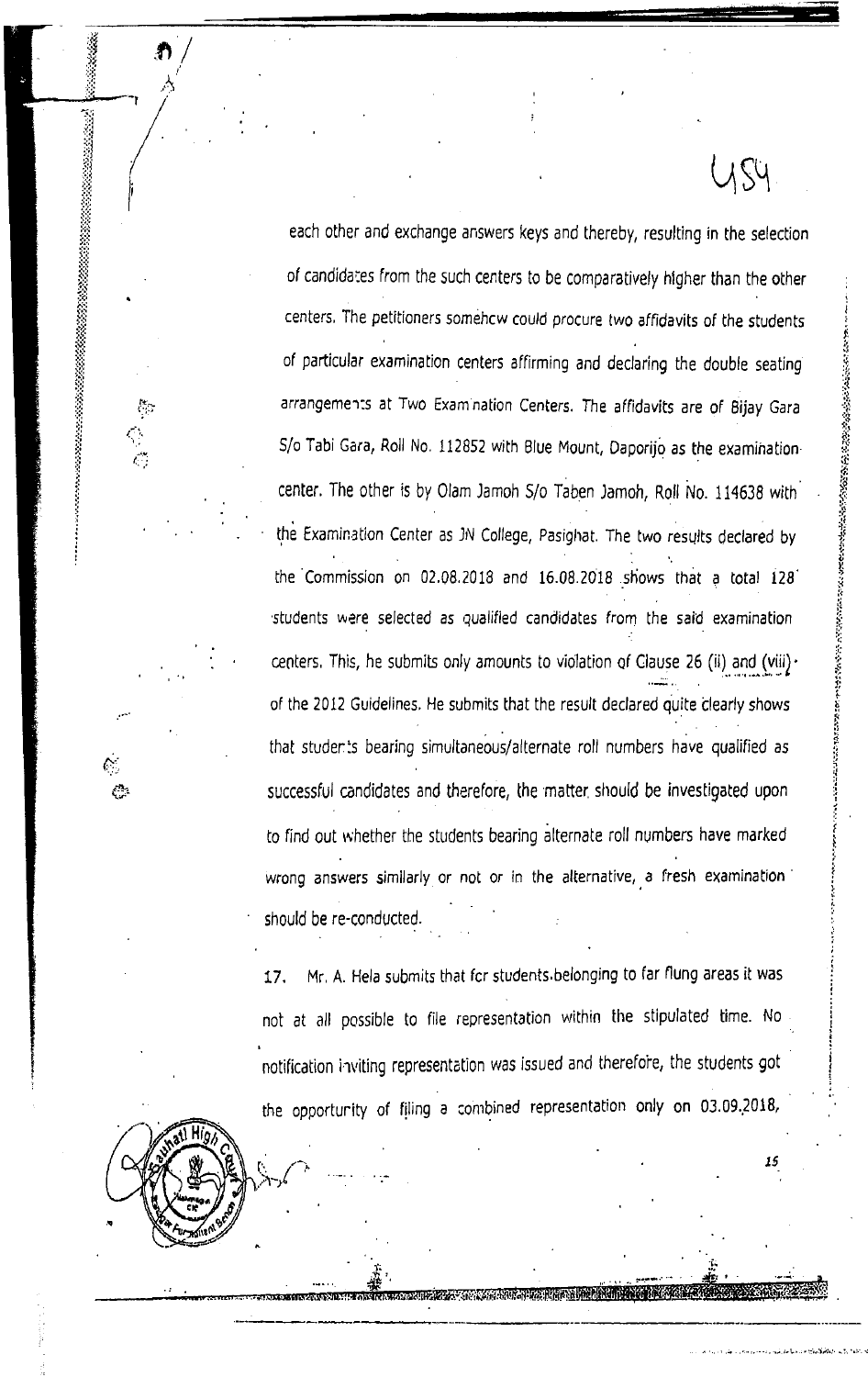pointing anomalies in all the 22 optional subjects. The learned counsel submits that although I.A 199/2018 was filed seeking stay of the Mains scheduled to be held on 10.11.2018 but it was allowed to be held resulting in protests/dharnas created by the students. As a result, a large number of students, 650 to 700 approximately, out of the 1339 students could not give the Mains leading to multiplicity of proceedings, as the qualified candidates who could not give Mains filed petition for the Exams to be re-conducted and further, those who gave the examination have filed a writ petition for declaration of the results. The Commission has dealt with the issue is such a manner that it had caused chaos and an unsatisfactory feeling amongst the students and further, if re-examination is not conducted, it will only be an unending legal battle.

The learned counsel places his reliance on the following decisions:-18.

ુ<br>તુવ

**ANGELIA ANG PARTICIPALAN ANG PARTICIPALAN** 

i) Manish Ujwal & Ors. Vs. Maharishi Dayanand Saraswati University & Ors. (2005) 13 SCC 744

ii) Judgment & Order dated 01.10.2013 of Madras High Court in W.P.(MD) Nos. 13267 & 14940 of 2013 (J. Antony Clara Vs. The State of Tamil Nadu & Ors.

iii) Judgment dated 15.06.2015 of the Apex Court in W.P.(C) No. 298 of 2015 (Tanvi Sarwal Vs. Central Board of Secondary Education & Ors.)

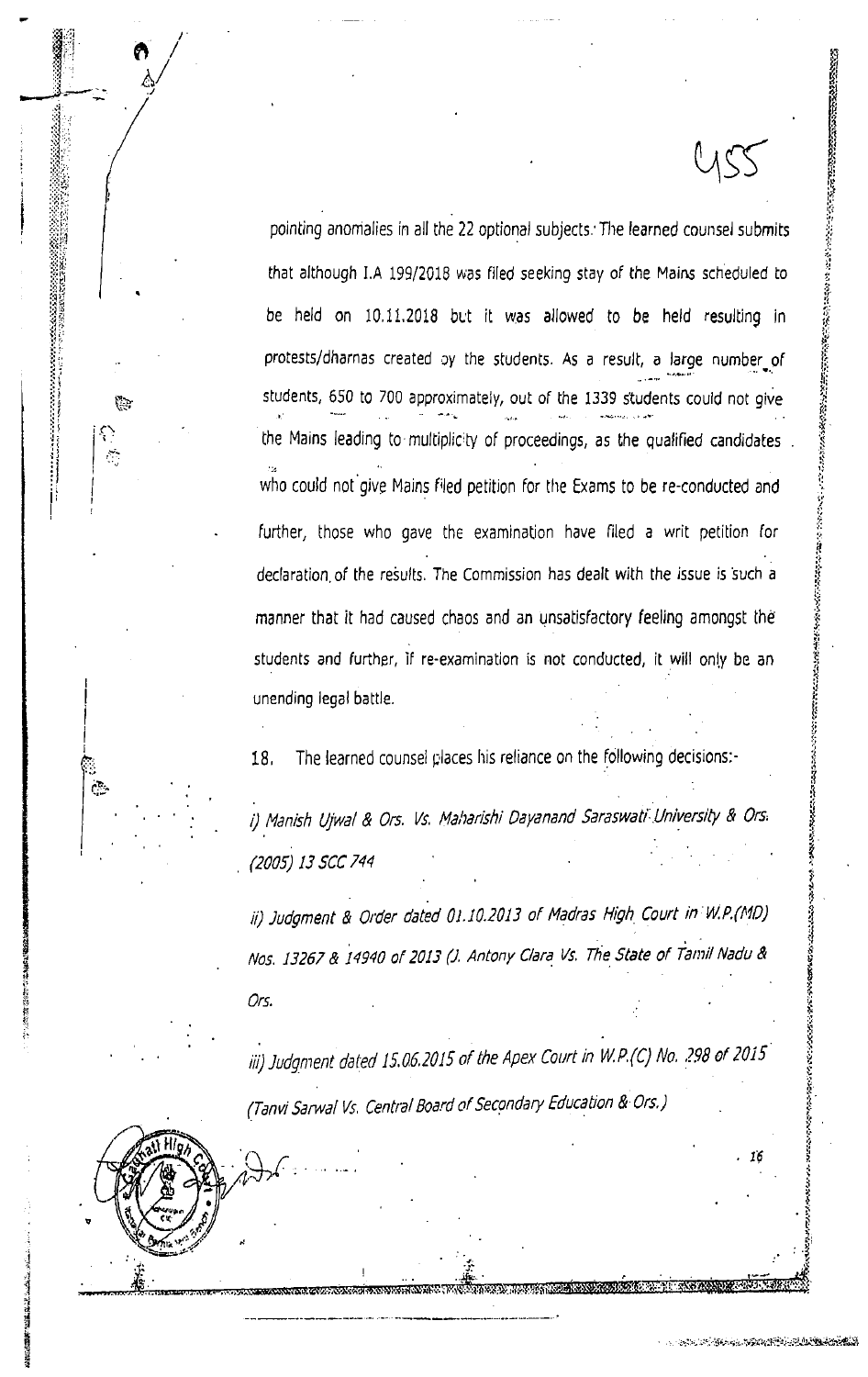iv) Sanjay Singh & Anr. Vs. UPPSC, Allahabad & Anr. (2007) 3 SCC 720 v) Richal & Ors. Vs. Rajasthan Public Service & Ors. (2018) 8 SCC 81 vi) Subash Chandra Verma & Ors. Vs. State of Bihar & Ors. 1995 Suppl (1)

**SCC 325** 

vii) Judgment & Order dated 28.07.2015 of the Orissa High Court in WP(C) Nos. 10842 & 13086 of 2015 (Madhumala Bisoyee & Ors. Vs. Odisha Public Service Commission & Anr. ),

viii) Judgment & Order dated 30.08.2012 of the Punjab and Haryana High Court in CWP No.10309 of 2012 (Jitender Kumar & Anr. Vs. Haryana Public Service Commission),

Mr. S. Mow the learned counsel for the petitioners in WP(C) No. 486 19. (AP) of 2018 reiterates and adopts the argument of Mr. A. Hela. By referring to paragraph No. 11 of the Affidavit-in-opposition dated 06.10.2018 filed by the Commission, he submits that only 64 questions and not 125 questions were examined and therefore, the second representation submitted on 21.08.2018 has not at all been addressed by the Commission. He further submits that the Commission has also not published the answer keys which in fact could have helped in addressing the issue or if not, given a clearer picture on the controversy. He submits that the anomalies found in the Commerce



 $\mathcal{C}$ 

्<br>र

医骨髓的 医指令性脑膜炎

YS6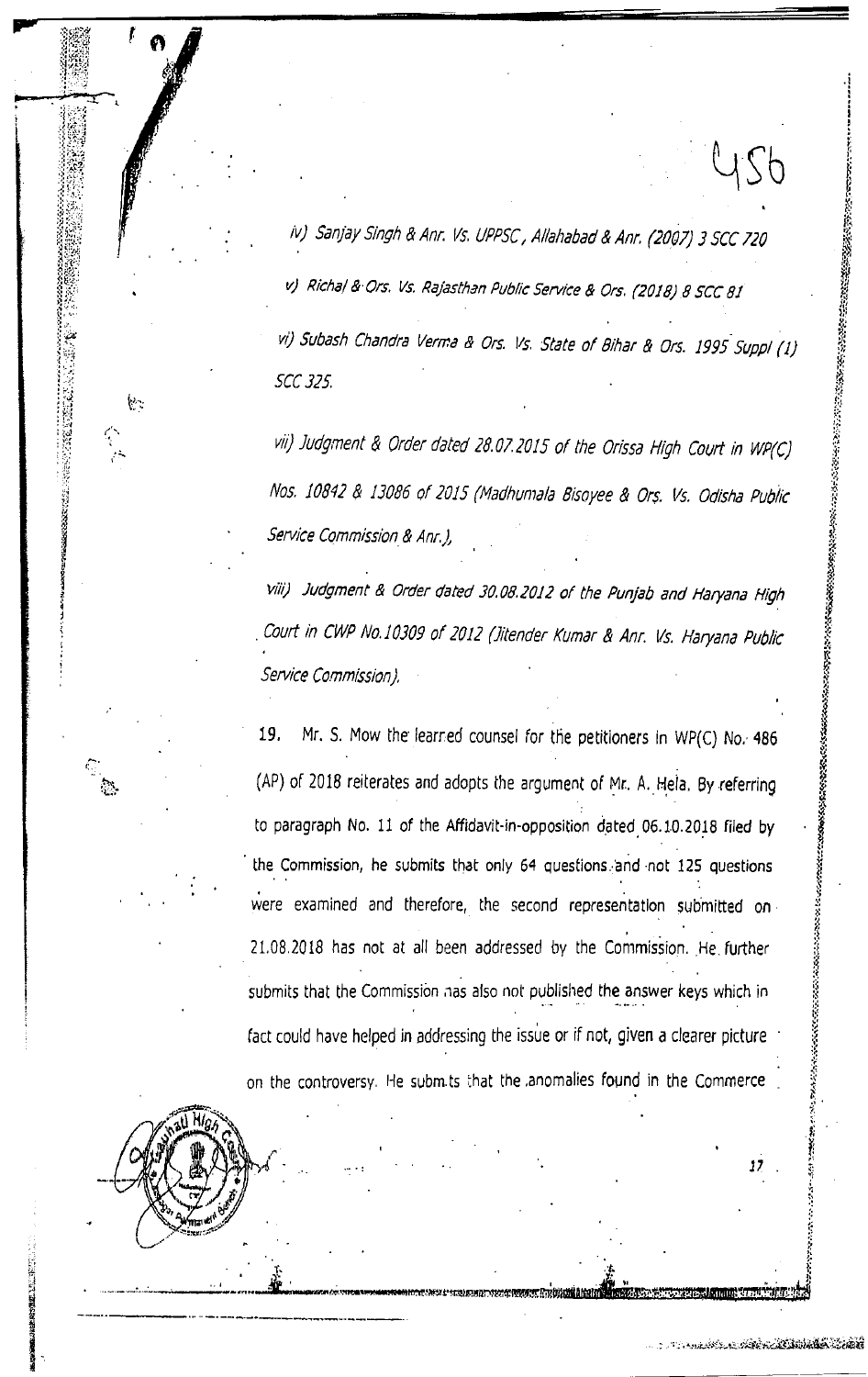optional subject alone warrants re-examination or alternately, a thorough examination by an expert committee. He submits that the Commission has been functioning on its whims and fancies and playing tricks/tactics to complete the examination procedure as expeditiously as possible, which quite obviously gives a strong scent of its attempts to cover up a big mess. The Commission has admitted that there are anomalies in the question papers, which was beyond its control. Therefore, to make out as to whether such anomalies are part of any corrupt practices or leakage of question paper, it can only be verified by a constituted SIT.

ျ

ゼ

C)<br>C

20. In support of his submissions, the learned counsel relies upon the following authorities -

**SANG AND A CONTRACTOR** 

i) Madhumala Bisoyee & Ors. Vs. Odisha Public Service Commission & Anr. (Supra)

ii) Vikas Pratap Singh & Ors. Vs. State of Chhatisgarh & Ors. (2013)14 SCC 494

iii) J. Antony Clara Vs. The State of Tamil Nadu & Ors. (Supra)

586

iv) Pankaj Sharma Vs. State of Jammu & Kashmir & Ors. (2008) 4 SCC 273

v) Mehar Singh Saini Vs. Haryana Public Service Commission (2010) 13 SCC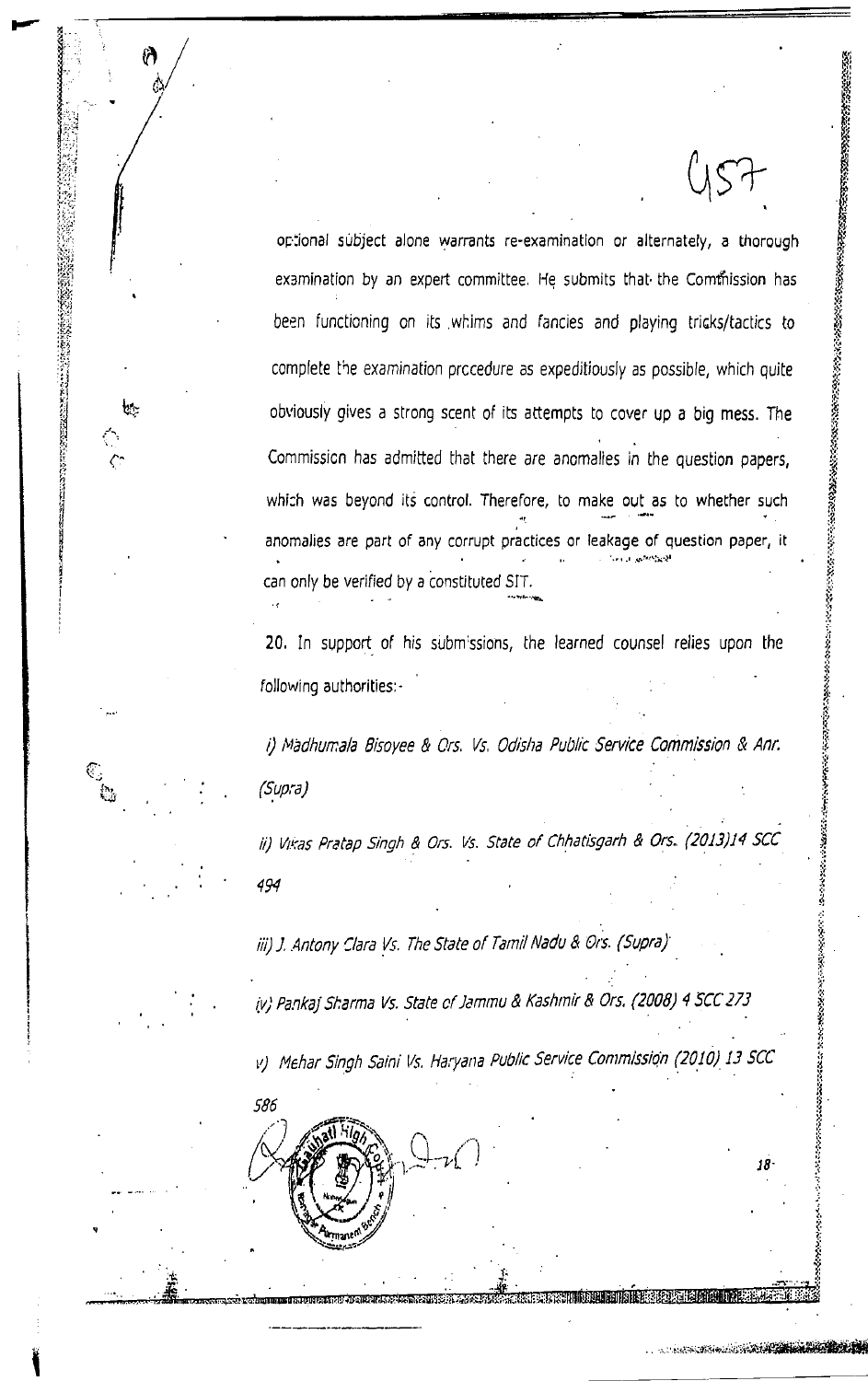vi) Richal & Ors. Vs. Rajasthan Public Service & Ors. (Supra)

 $\frac{1}{2}$ 

б.,

డి

vii) Kanpur University Through Vice Chancellor & Ors. Vs. Samin Gupta (1983) 4 SCC 309

 $21.$ Mr. A. Apang, learned senior counsel and Standing counsel of the Commission by referring to the affidavit-in-opposition filed by the Commission in the two writ petitions on 06.10.2018 submits that it is the prayer of the petitioners for setting aside and quashing the impugned result Notifications dated 02.08.2018 and 16.08.2018 issued by the Secretary to the Commission where 1339 candidates have been selected for the mains. However, these selected candidates have not been made a party to the writ petitions. Therefore, if the writ petitions are allowed, the rights of the selected candidates will be affected. He further submits that two of the petitioners in WP(C) No. 475(AP)/2018, namely, Sh. Ajay Kumar Yadav and Beauty Lego have qualified the prelims and therefore, the veracity of the signatures in the Vakalatnama is doubtful and the affidavit sworn is false as well.

19

**BEAT AND DESCRIPTION** 

The learned senior counsel further submits that the question papers are  $22.$ not set by the Commission itself but it is out-sourced. The question papers for preliminary examination held on 26.11.2017, which was subsequently cancelled due to multiple errors in about 15 optional subjects was out-sourced to a firm for setting the question and for printing the same. The said firm has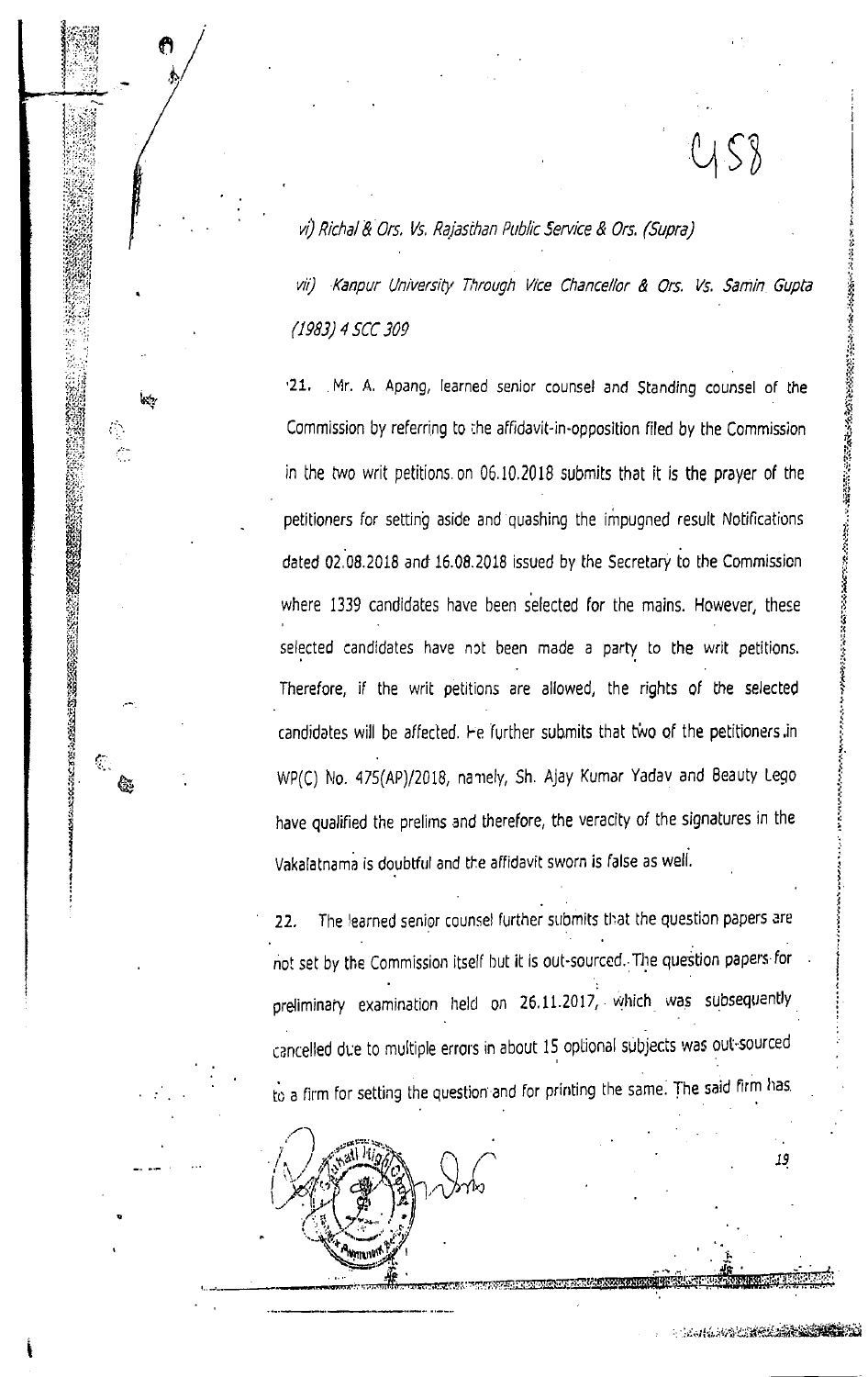optional subject alone warrants re-examination or alternately, a thorough examination by an expert committee. He submits that the Commission has been functioning on its whims and fancies and playing tricks/tactics to complete the examination procedure as expeditiously as possible, which quite obviously gives a strong scent of its attempts to cover up a big mess. The Commission has admitted that there are anomalies in the question papers, which was beyond its control. Therefore, to make out as to whether such anomalies are part of any corrupt practices or leakage of question paper, it can only be verified by a constituted SIT.

いちのこのこのこのことになっていっこう

18

20. In support of his submissions, the learned counsel relies upon the following authorities:-

i) Madhumala Bisoyee & Ors. Vs. Odisha Public Service Commission & Anr. (Supra)

ii) Vikas Pratap Singh & Ors. Vs. State of Chhatisgarh & Ors. (2013)14 SCC 494

iii) J. Antony Clara Vs. The State of Tamil Nadu & Ors. (Supra)

iv) Pankaj Sharma Vs. State of Jammu & Kashmir & Ors. (2008) 4 SCC 273

v) Mehar Singh Saini Vs. Haryana Public Service Commission (2010) 13 SCC

586

62.